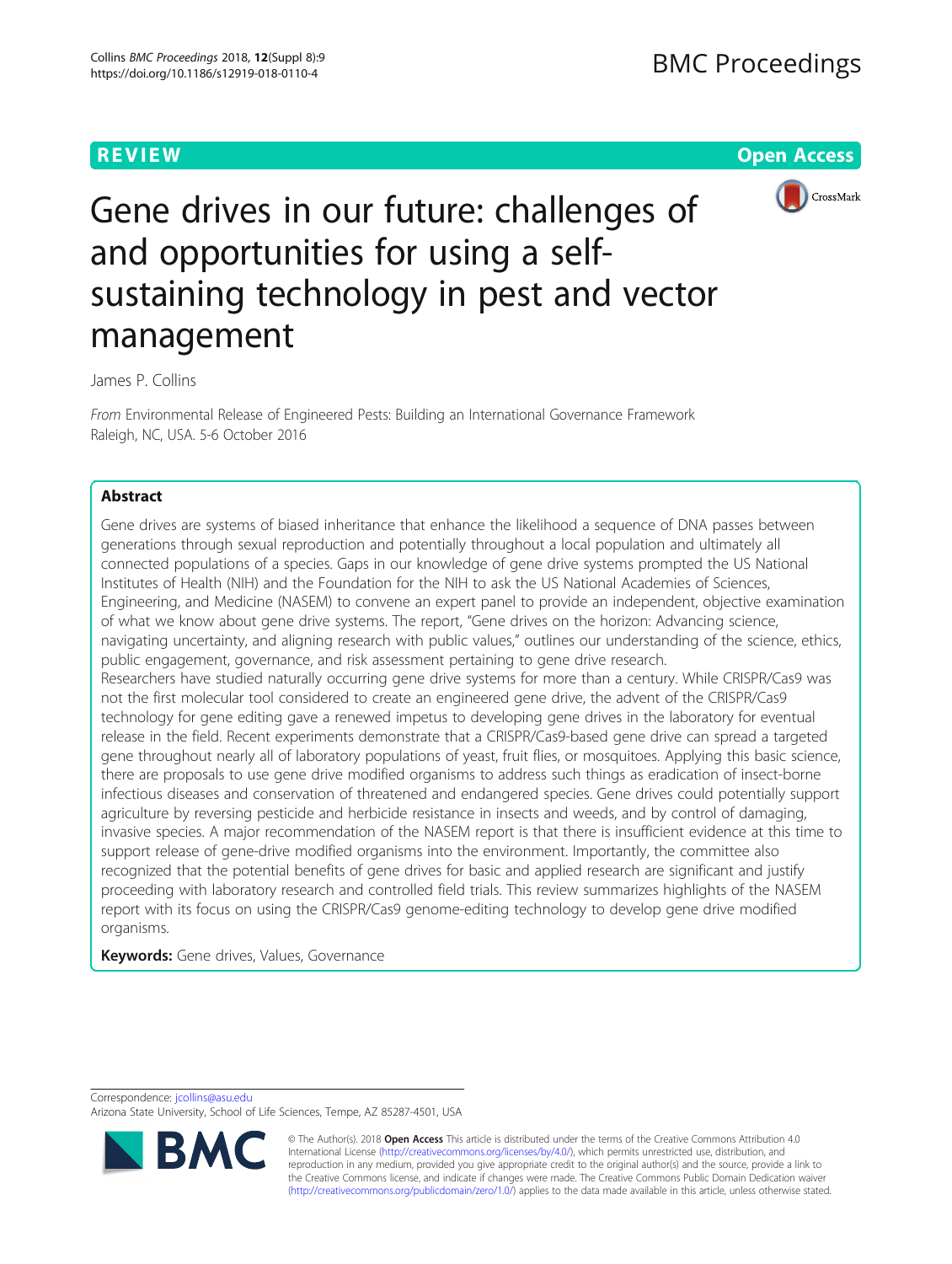## Background

Advances in genetic technology continue to expand what is possible when it comes to altering the genes and ultimately the phenotypes of microbes, fungi, plants, and animals. These advances sharpen the debate around when and even whether we should develop and use new technologies to manipulate genomes. For example, imagine a proposal presented to a University Oversight Committee to develop a genome editing technology designed to reduce the size of mosquito populations that transmit pathogens that infect humans. Setting aside for a moment the reservations that some environmentalists and conservation biologists have when it comes to manipulating nature at all, the proposed research sounds like a potentially very useful application of biotechnology to reduce the burden of infectious disease in human populations. But what if the research proposal were to develop a genome editing technology designed to drive mosquito populations or even species extinct? The ethical implications of altering genomes for the purpose of extinction are greater than the implications of just population reduction. Both questions raise important issues regarding the ethical, legal, and social dimensions of this work, which sits squarely at the interface of science and society. Who governs altered organisms that can cross the boundaries of local, regional, and national jurisdictions? Where does regulation of such research start and stop? And who makes these decisions?

Gaps in our knowledge of gene drive systems prompted the US National Institutes of Health (NIH) and the Foundation for the NIH to ask the US National Academies of Sciences, Engineering, and Medicine (NASEM) to convene an expert panel to provide an independent, objective assessment of what we know about gene drives (Committee on Gene Drive Research in Non-Human Organisms: Recommendations for Responsible Conduct). The committee's report, "Gene drives on the horizon: Advancing science, navigating uncertainty, and aligning research with public values," summarizes our understanding of the science, ethics, public engagement, governance, and risks pertaining to gene drive research [[1\]](#page-4-0). I address here three questions related to the report. 1) What are gene drives? 2) In what ways might values and governance change science and engineering methods, questions asked, and deployment of the technology related to using gene drives? 3) What are some ways forward given the importance of the ethical, legal, and social issues related to this research?

## What are gene drives?

Selective breeding is a traditional way to domesticate and then change further the traits of plants and animals. Efforts to manipulate the genes and chromosomes of organisms using various technologies extend from the early 1900s to present [[2\]](#page-4-0). The process has generally involved imagining the possibility of changing genes, which dates back to de Vries's mutation theory in the twentieth century's first decade; harnessing a discovery as "a biotechnology" that could be applied, as for example in recombinant or genetically modified organisms; and then refining control of the technology.

Gene drives are systems that ensure biased inheritance by enhancing the likelihood a sequence of DNA passes between generations through sexual reproduction and potentially throughout an entire population [\[3](#page-4-0)]. Genes exhibiting what Burt and Trivers [\[3](#page-4-0)] called "drive," occur in nature in many sexually reproducing species and are based on several kinds of molecular mechanisms [[4\]](#page-4-0). By mid-twentieth century, there were proposals to harness and apply gene drives that went unfulfilled because the technology to alter genomes in ways that would result in spreading a trait throughout a population was unavailable. Austin Burt [[5\]](#page-4-0) gave a sense of the state of the field earlier in this century: "Site-specific selfish genes exploit host functions to copy themselves into a defined target DNA sequence….If such genes can be engineered to target new host sequences, then they can be used to manipulate natural populations...."

A global gene drive could enable a trait's spread and persistence throughout a population or even an entire species assuming gene flow is sufficient. Sexually reproducing species with short generation times are most suitable for altering a population's traits using a gene drive. Other characteristics include taxa in which resistance to the gene drive system is weak or does not arise at all  $[6, 7]$  $[6, 7]$  $[6, 7]$  $[6, 7]$ . Finally, a species in which gene drive bearing organisms can disperse among most if not all sub-populations.

Many mechanisms expressed in a diversity of species are responsible for a gene exhibiting drive [[3\]](#page-4-0). Champer et al. [[4\]](#page-4-0) compare and contrast the properties of five common gene drive systems: homing-based drives using homing endonuclease genes; sex-linked meiotic drives; Medea, the maternal effect dominant embryonic arrest system; underdominance or heterozygote inferiority drives; heritable microorganisms as illustrated by Wolbachia. CRISPR-Cas9 is a homing endonuclease based system that is the focus of the NASEM [[1](#page-4-0)] report and of this review.

CRISPR-Cas9 is a technological advance in genome editing that provides a molecular tool for altering regions of DNA in ways that could yield a gene drive. As a gene editing method it is easier to use, faster to develop, and more precise than techniques such as zinc finger nucleases and TALENs [[4,](#page-4-0) [8](#page-4-0)]. For a single locus homing endonuclease gene drive using CRISPR-Cas9 the drive cuts the wild-type chromosome. Ideally, the cell then copies the drive when it uses the drive-containing chromosome as a template for repair. All of an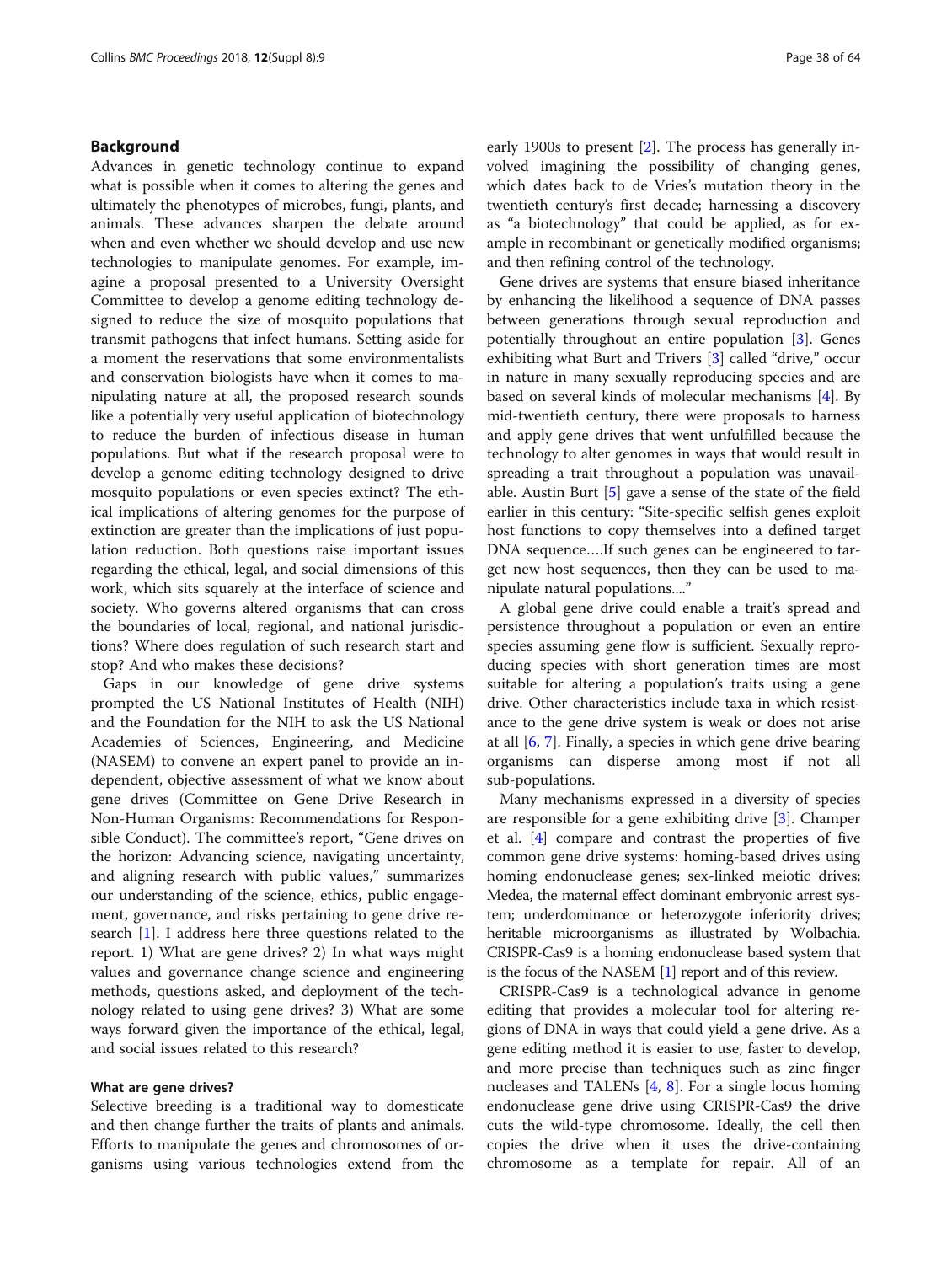organism's offspring repeat the process and inherit the drive-containing chromosome [[9](#page-4-0)]. The speed and precision of genome modification have improved consistently over the more than 100 years of altering genomes using techniques such as x-rays, colchicine, radioisotopes along with other nuclear technologies, recombinant DNA, and now CRISPR-Cas9 [[2\]](#page-4-0).

The CRISPR-Cas9 technique offered a general method for spreading altered traits through non-human, sexually reproducing populations connected by gene flow [\[9](#page-4-0)]. This proposition put in sharp focus what was possible and added an urgency because of the relative ease and efficiency of employing the technology [[10\]](#page-4-0). Engineered gene drives exemplify a technology with uncertain benefits and risks that raises compelling questions at the intersection of science and society.

## How will values and governance change science and engineering methods, questions asked, and deployment of the technology related to using gene drives?

Population suppression, resulting in a decrease in the number of individuals in a population, is one use of a gene drive system as is population replacement, resulting in a change in gene frequencies within a population [\[1](#page-4-0)]. Because global gene drives will spread throughout all populations of a species connected by gene flow and persist, gene drive-modified organisms hold the potential for yielding great benefits or harmful ecological change [[10\]](#page-4-0). Researchers are working to develop and control CRISPR-based and non-CRISPR-based gene drive systems that are spatially or temporally limited in their spread to mitigate unintended consequences. For example, Buchman et al. [\[11](#page-4-0)] explore how reciprocal chromosome translocations might yield a high threshold gene drive through underdominance. This approach promises control via local, not global population replacement. Daisy-chain gene drives afford another means to alter just local populations, rather than inducing global change [\[12\]](#page-4-0). Daisyfield gene drive systems propose a temporal mechanism to limit spread [\[13\]](#page-4-0), while Min et al. [[14\]](#page-4-0) propose a daisy quorum drive combining properties of the daisy chain model and underdominance. The aim here is limiting spread to a local area with the prospect of restoring the engineered population to its original genetic state if needed.

Several questions motivated the NASEM study including,

- Could global gene drives have unintended consequences for public health and the environment?
- Do we know enough to consider releasing genedrive modified organisms into the environment?
- Should we use gene drive modified organisms to suppress or even eliminate pest species?
- How do we decide where to release gene-drive modified organisms?
- What role do governments have?

These questions fit within a general framework provided by the concept of anticipatory governance, which Guston [\[15](#page-4-0)] defines as a societal based capacity to manage emerging knowledge-based technologies while such management is still possible. The NASEM committee also called for a responsible science approach to developing and applying gene drive technologies, an approach calling for continuous evaluation, assessment, and education relative to social, environmental, regulatory, and ethical considerations surrounding gene drives. This argument also relates to responsible research and innovation, an emerging form of technology assessment dealing with technical aspects of biotechnology as well as societal and ethical issues [\[16\]](#page-4-0). Responsible science ultimately rests on values—deeply held, complicated, sometimes evolving beliefs about what kinds of things, in human lives and the world at large, should be fostered, protected, or avoided, and therefore about what people should and should not do [\[1\]](#page-4-0).

While concluding that there was insufficient evidence to support the release of gene-drive modified organisms into the environment, the NASEM committee went on to recommend that laboratory research and controlled field trials should continue because the benefits of gene drives for basic and applied research are significant. Gene drives research, however, should follow a process that the committee imagined as having phases, each with risks and best practices [[1\]](#page-4-0):

- Phase 0: Research preparation
- Phase 1: Laboratory-based research
- Phase 2: Field-based research
- Phase 3: Staged environmental release
- Phase 4: Post-release surveillance

Safety should be a major consideration at each phase with a special focus on two things  $[1]$  $[1]$ . First is confinement, which is using ecological conditions, such as climatic isolation, or biological methods to prevent unintended or uncontrolled persistence of an organism in the environment. Second is containment, which is using human-made or natural physical restrictions to prevent unintended or uncontrolled release of an organism (e.g., large cages, greenhouses, and aquaculture pens and/or geographic isolation). Beyond these considerations site selection criteria should include scientific and technical details such as presence of the target species; values of relevant publics; capabilities of local, regional,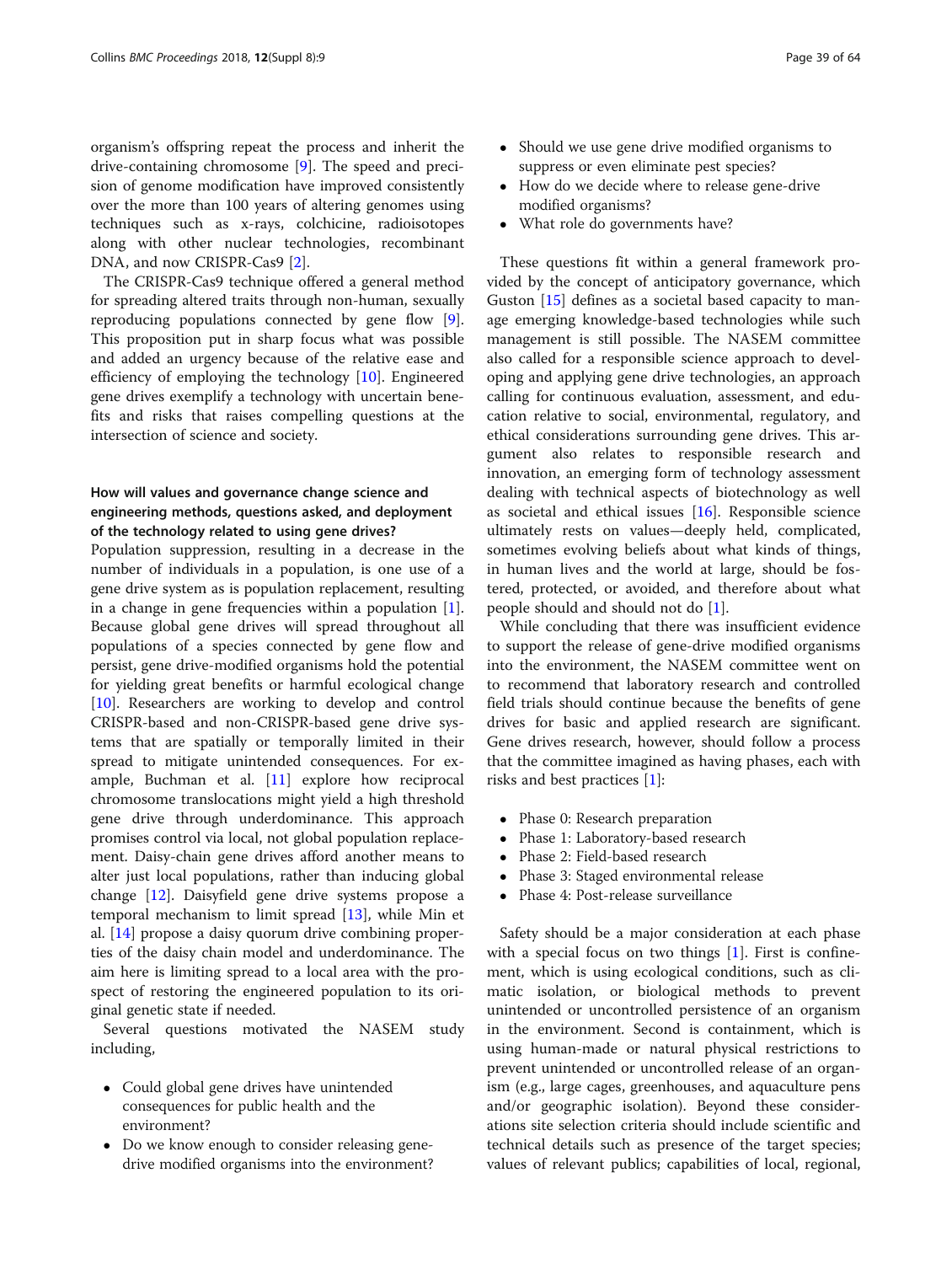and national governance bodies; and ability of researchers to engage with local communities. All of this led to a recommendation to give preference to initiating tests in countries with the scientific capacity and governance frameworks to conduct and oversee the safe investigation and monitoring of gene drive-modified organisms, with a special focus on the capacity to assess the risk of developing and deploying such organisms [\[17\]](#page-4-0).

Risk is the probability of an effect on a specific endpoint or set of endpoints due to a specific stressor or set of stressors [\[1\]](#page-4-0). In other words, how often would a specific change or changes in the environment affect something of value to society? Gene drive systems involve different molecular mechanisms and occur in a diversity of organisms, so it is reasonable to assume needing case-by-case studies of their effectiveness and analysis of risks. In particular, the committee recommended that researchers, regulators, and other decision-makers use the methods of ecological risk assessment to estimate the probability of immediate and long-term environmental and public health effects of gene-drive modified organisms. Ecological risk assessment is also a way to inform decisions about gene drive research, policies, and applications. Assessing risk should entail several steps: trace cause-and-effect pathways; identify sources of uncertainty; quantify the probability of the outcomes; incorporate concerns of relevant publics; compare benefits and harms; and compare alternative approaches [[1\]](#page-4-0). Researchers, the NASEM committee argued, should also consider alternative methods to a gene drive system as the former might lack some of the negative elements associated with developing and deploying gene drive-modified organisms.

## What are some ways forward given the importance of the ethical, legal, and social issues related to this research?

The NASEM committee recommended that governing authorities, including research institutions, funders, and regulators, should develop and maintain clear policies and mechanisms for how public engagement will factor into research, ecological risk assessment, and public policy. But what participants—or publics—might require consultation as a condition for conducting gene drive-related research and eventual release of gene drive-modified organisms? How is their choice justified? How should we define such participants? The committee recommended three classes of participants: communities, groups of people who live in or near candidate release sites for gene drive organisms; stakeholders, people with direct professional or personal interests in gene drives; and publics, defined as groups of people who contribute to democratic decision-making but may lack direct connection to development and release of gene drive modified organisms.

Challenges related to control of gene drive research and development include the fact that existing governance mechanisms may be inadequate because they do not consider gene drives' intentional spread and potential irreversible effects on ecosystems [\[18\]](#page-4-0). There may also be a lack of clarity in oversight jurisdiction, insufficient means for public engagement, or no policies for collaborating with other countries with divergent systems of governance. Regarding the latter, NASEM committee members concluded that the intellectual capital and research capacity of relevant institutions around the world should be expanded to facilitate appropriate knowledge exchange and research collaborations pertaining to development and deployment of gene drive-modified organisms. This includes building long-term relationships with scientists in low- and middle-income countries where field research on gene drive-modified organisms is likely to occur, especially in cases related to possibly mitigating the negative effects on human populations of vector born infectious diseases such as malaria or dengue [\[19\]](#page-4-0).

Regulatory agencies with oversight authority over genome modification research should review risk assessment models and procedures to ensure that they capture the characteristics of organisms bearing gene drives. The NASEM committee recommended that the U.S. government clarify assignment of regulatory responsibilities for field releases of gene-drive modified organisms because of overlaps and gaps in U.S. regulation of organisms that are candidates for alteration with gene drives. After release, political boundaries do not limit spread of a gene drive-modified organism, but regulation of genetically modified organisms under the US Coordinated Framework for the Regulation of Biotechnology and United Nations Convention on Biological Diversity assumes containment. Research institutions, regulators, and funders should revisit international regulatory frameworks, national laws, non-government policy, and professional codes of conduct to determine whether to and how to apply them to gene drive-related research, development, and deployment. In general, greater attention needs to be devoted to the international implications of developing and deploying gene drive-modified organisms.

## Conclusion

The challenges for developing an innovation such as engineered gene drives are often seen as mainly or exclusively technical in nature; for example, What is the most effective and efficient way to modify an organism for the purpose of diminishing the size of or eliminating populations of human pests, such as mosquitos? However, developing such a technology cannot be separated cleanly from non-science and engineering-related issues such as who gets access to the technology, and why? Or even if the technology should be developed and deployed?